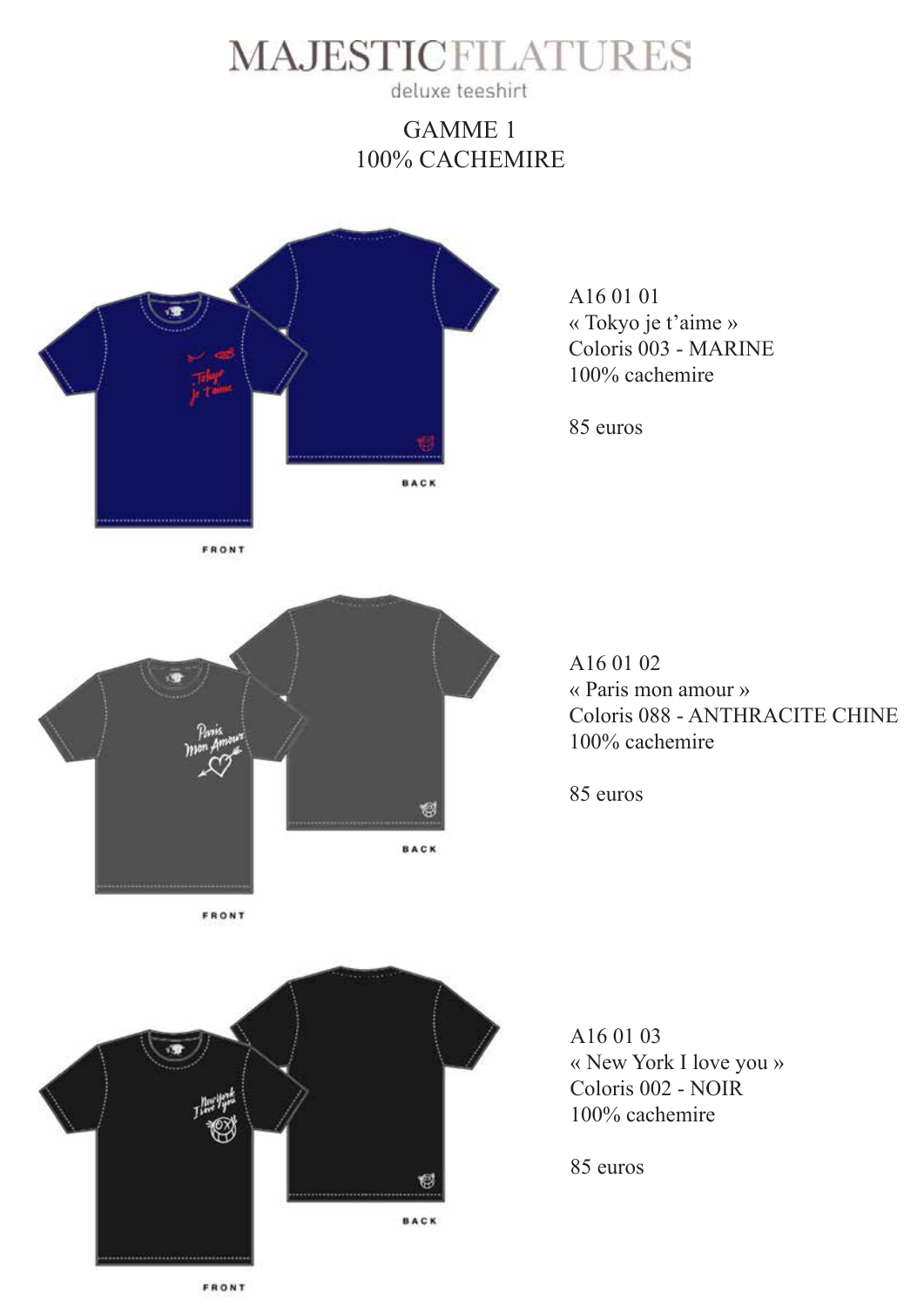

deluxe teeshirt

### GAMME 2 100% COTON DELUXE

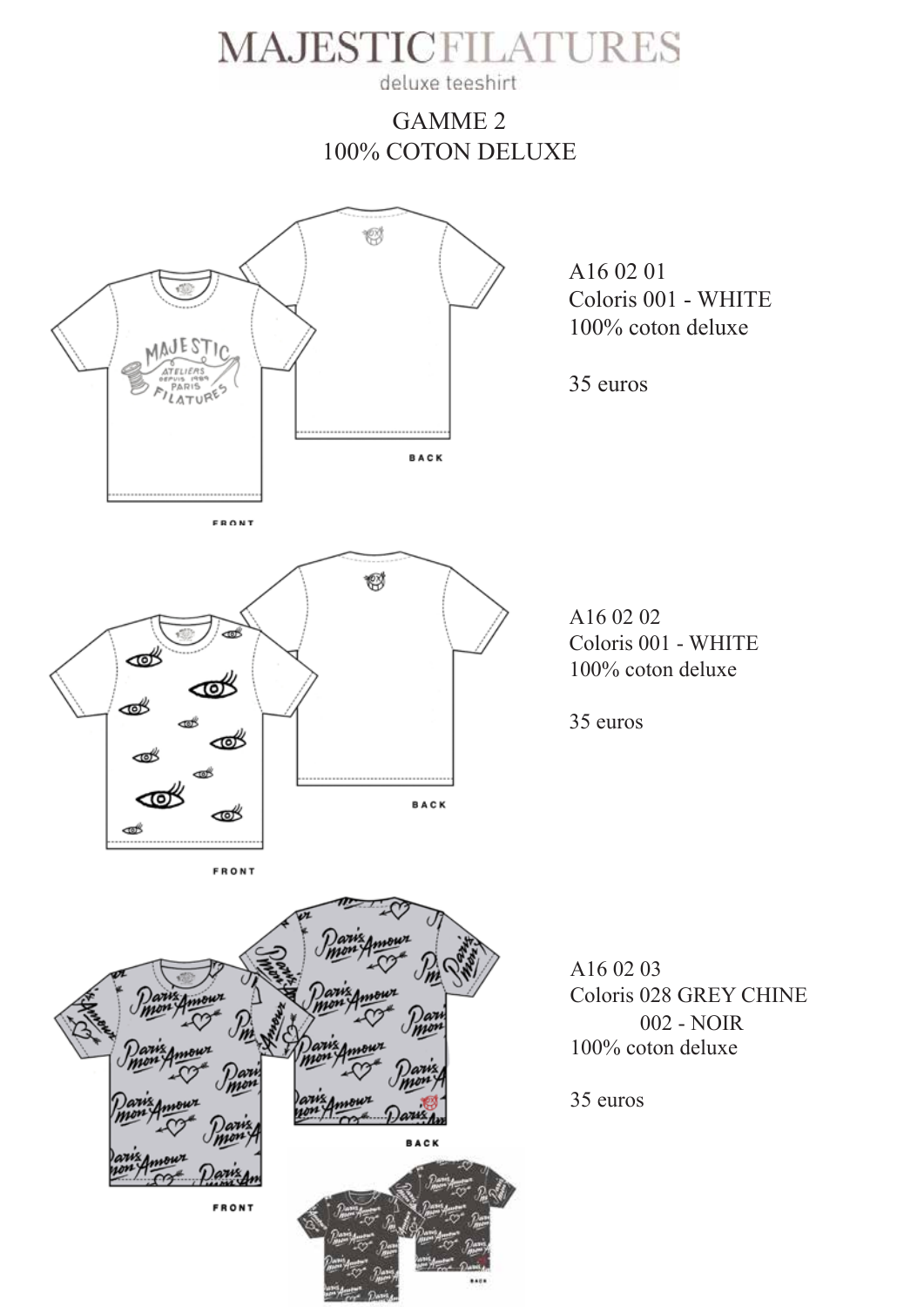deluxe teeshirt

#### GAMME 2 100% COTON DELUXE



A16 02 04 « Tokyo je t'aime » Coloris 028 - GRIS CHINE 100% coton deluxe

35 euros



A16 02 05 « Paris mon amour » Coloris 037 - NACRE CHINE 100% coton deluxe

35 euros



A16 02 06 « New York I love you » Coloris 631 - ARMY 100% coton deluxe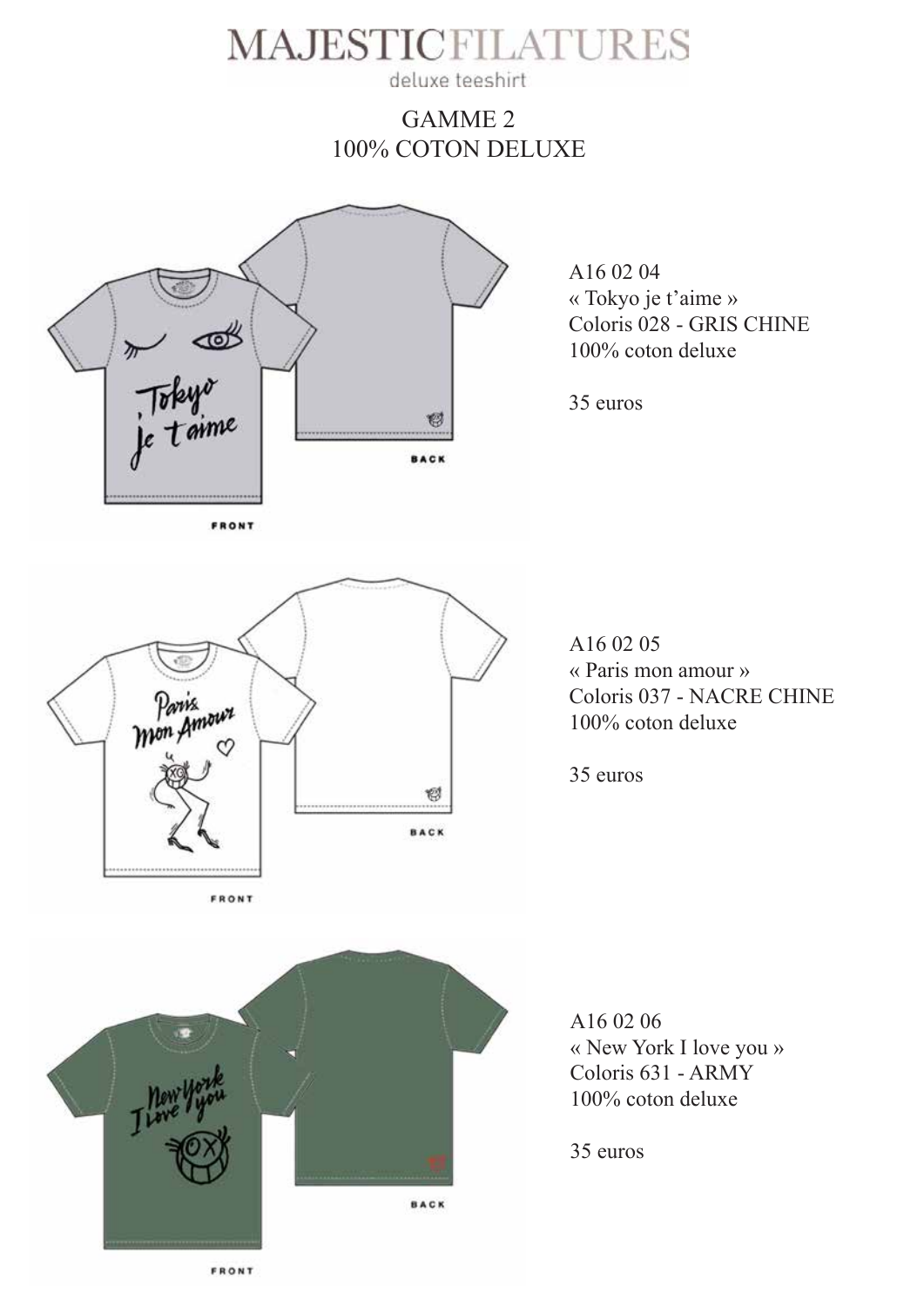deluxe teeshirt

### GAMME 3 50% COTON 50% CACHEMIRE



A16 03 01 « Paris mon amour » Coloris 003 - MARINE 50% coton 50% cachemire

55 euros



A16 03 02 « New York I love you » Coloris 088 - ANTHRACITE CHINE 50% coton 50% cachemire

55 euros



A16 03 03 « Tokyo je t'aime » Coloris 002 - NOIR 50% coton 50% cachemire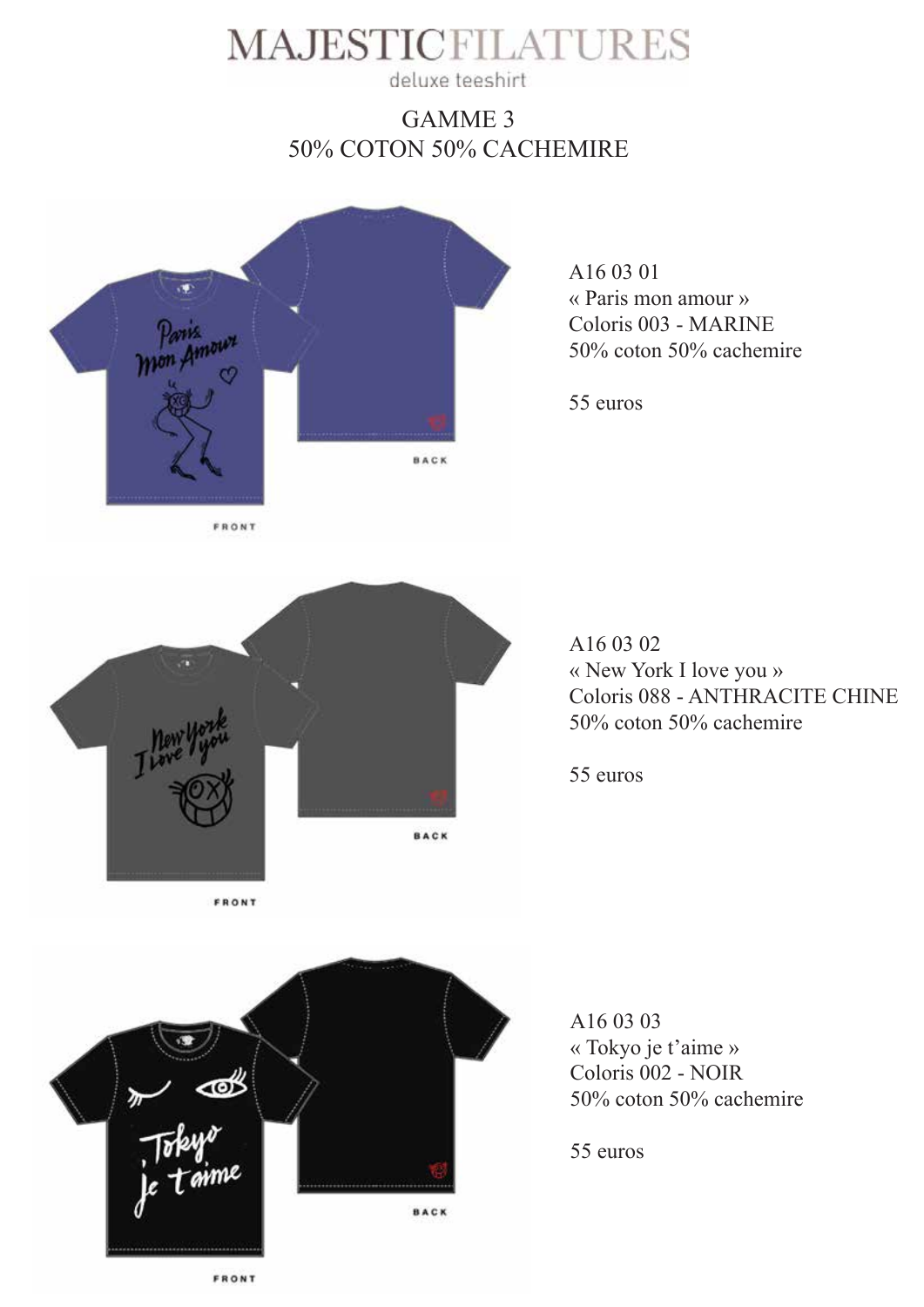deluxe teeshirt

#### GAMME 4 100% COTON MOLLETON



A16 04 01 Coloris 028 - GRIS CHINE 100% coton molleton 002 - NOIR

49 euros



A16 04 02 « Tokyo je t'aime » Coloris 028 - GRIS CHINE 100% coton molleton

49 euros



A16 04 03 « Tokyo je t'aime » Coloris 002 - NOIR 100% coton molleton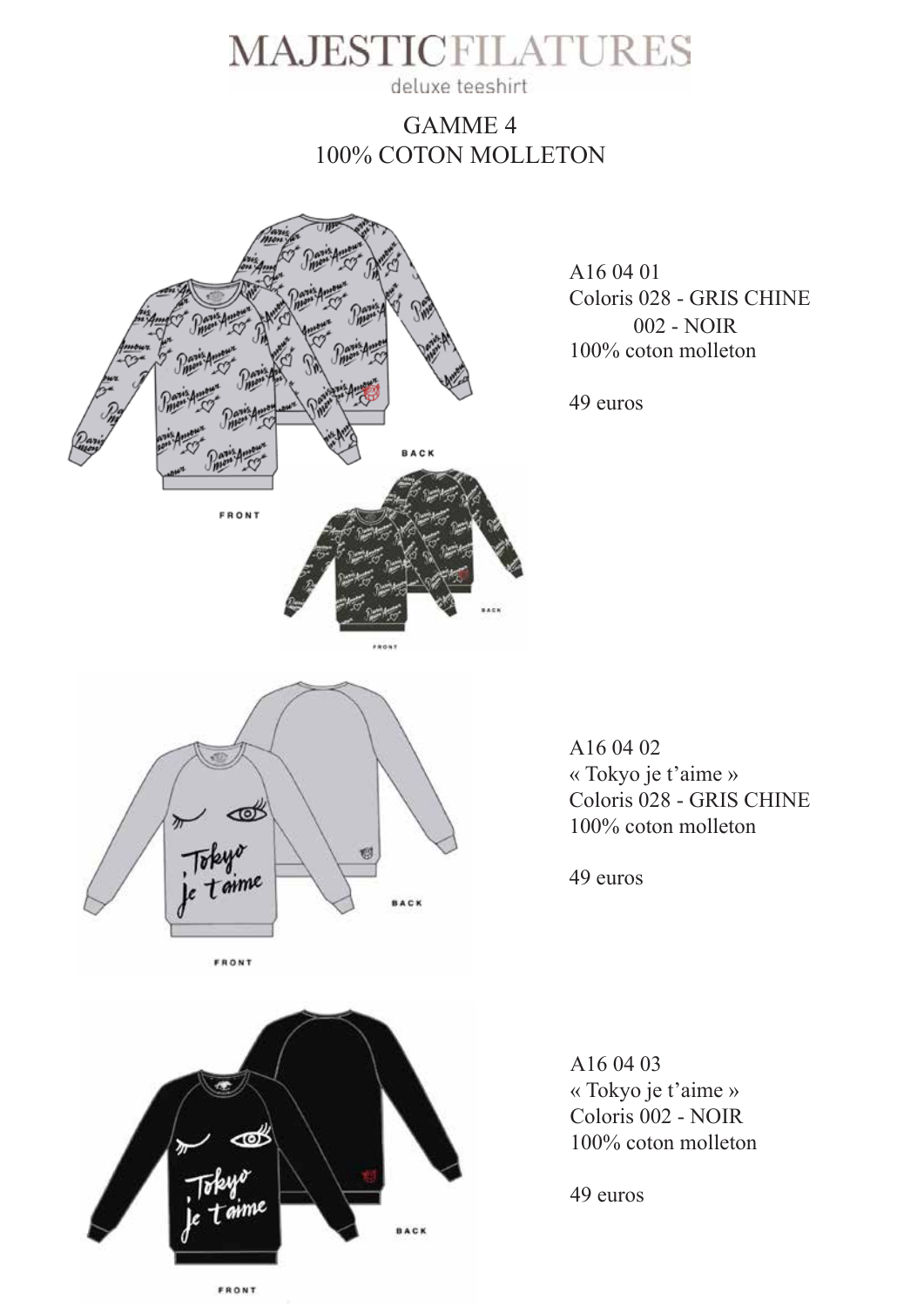deluxe teeshirt

### GAMME 4 100% COTON MOLLETON



A16 04 04 « Paris mon amour » Coloris 037 - NACRE CHINE 100% coton molleton

49 euros



A16 04 05 « Paris mon amour » Coloris 003 - MARINE 100% coton molleton